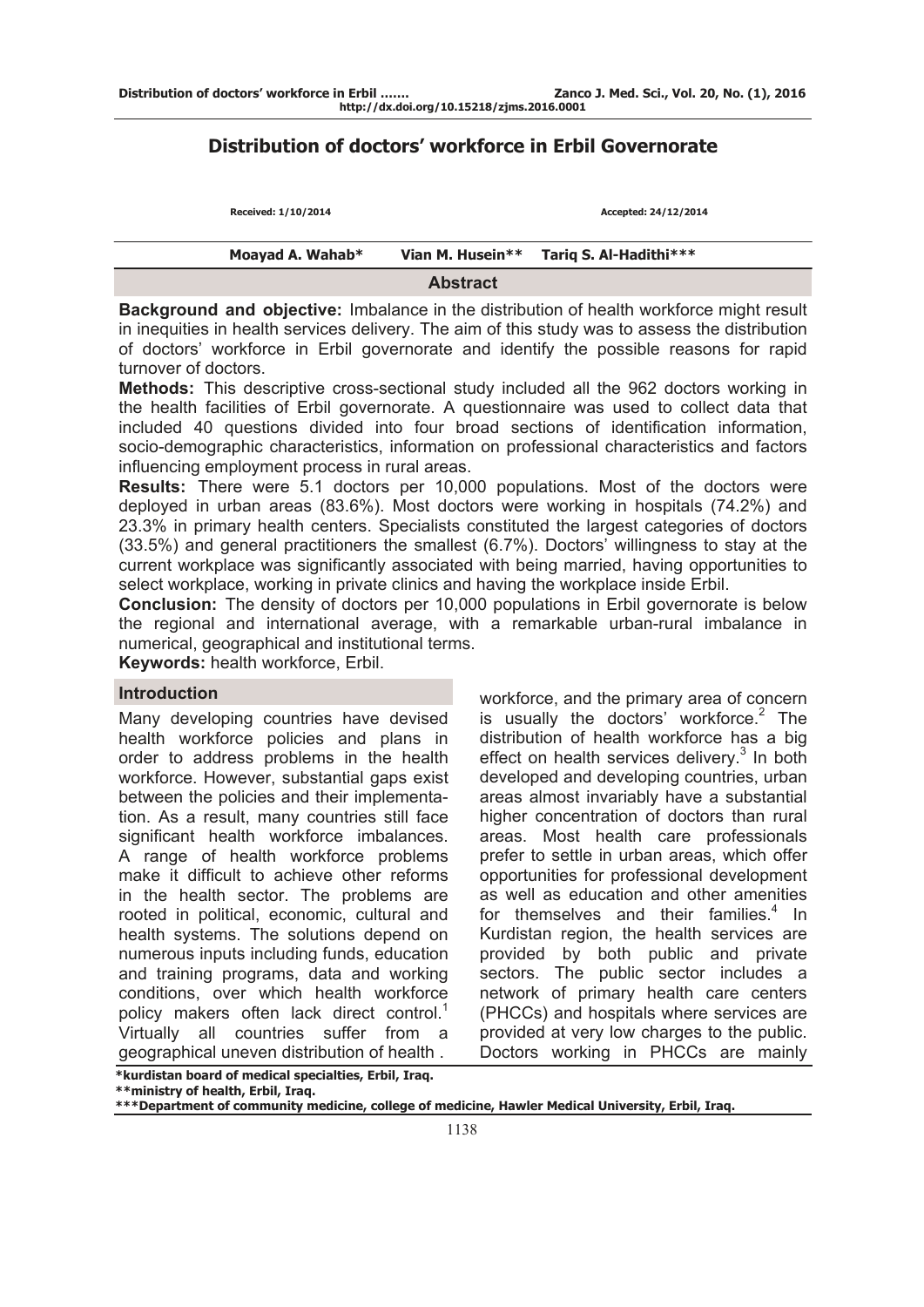general practitioners. The private health care sector mainly provides curative services and consists of a number of surgical hospitals and a high number of physicians' clinics. There is a poor separation of the public-private practice in Kurdistan as most health care professionals work in the public sector in the morning and in the private sector after official working hours. $5,6$  In Erbil city, there is uneven distribution of health facilities. Most health facilities are located and concentrated in the center of the city. During the last decade, Erbil governorate faced tremendous health demand, due to annual increase in the number of population and internally displaced peoples (IDPs) from south and center of Iraq due to insecurity in addition to Syrian refugees. The health authorities have encountered difficulties in absorbing the considerable number of newly qualified specialists at hospitals inside Erbil city; as most of them instead of serving at secondary health care hospitals outside Erbil city, they put a pressure on the health authorities to work in hospitals and PHCCs inside Erbil city. As no research has assessed this important and newly emerging issue, this study aims to assess the distribution of doctors' workforce in Erbil governorate and identify the possible reasons for the rapid turnover of doctors.

# **Methods**

This descriptive cross-sectional study was carried out in Erbil governorate from 1<sup>st</sup> September, 2008 through 31<sup>st</sup> May, 2010. Erbil is the capital of Iraqi Kurdistan Region and administratively comprises of nine districts,  $35$  sub-districts<sup>7,8</sup> and 1375 villages. $9,10$  The total projected population of Erbil governorate for 2008 was estimated to be 2,151,858 million (including Makhmour and Koisinjaq districts). Around half of the population lives in the city center (50.9%), while 30.7% and 18.4% of the population live in districts and sub-districts centers and villages, respectively. The annual population growth rate has been

around  $3.2\%$ . The study included all doctors working in the health facilities in Erbil governorate. The number and locations of health facilities and list of doctors which included the job title and location of selected doctors were obtained from the Planning Department of the Directorate of Health (DoH)-Erbil. Population data per districts was obtained from Kurdistan Regional Statistical Office (KRSO); where the number of population adopted in this study after exclusion of Makhmour and Koysinjaq districts was 1,862,994.The study excluded doctors not working in public health facilities, e.g. retired doctors, doctors working for Hawler Medical University but not seconded to work in DoH health facilities, doctors working for employers other than DoH-Erbil or Hawler Medical University and those doctors on leave for more than 72 days. Postgraduate students were also excluded because they were in transitional period and a considerable number of them were affiliated to training centers outside Erbil governorate. Especially designed closedended questionnaire was designed by the researchers in Kurdish and Arabic languages. The Kurdish version was used in the interview. The questionnaire was designed after review of relevant literature and similar studies in the region. Then each variable and answer in the questionnaire was given a code number. To shorten the time needed for the interview, some data were filled prior to the interview in the desk work, including coding, name and location of health facility, specialty degree, job title, working for DoH or university. The questionnaire consisted of three pages (Kurdish version), including 40 questions, divided into four broad sections; identification information, sociodemographic characteristics, information on professional characteristics, factors influencing employment process in rural areas. A verbal consent was obtained from each participant and the study was approved by the Research Ethics Committee of the College of Medicine of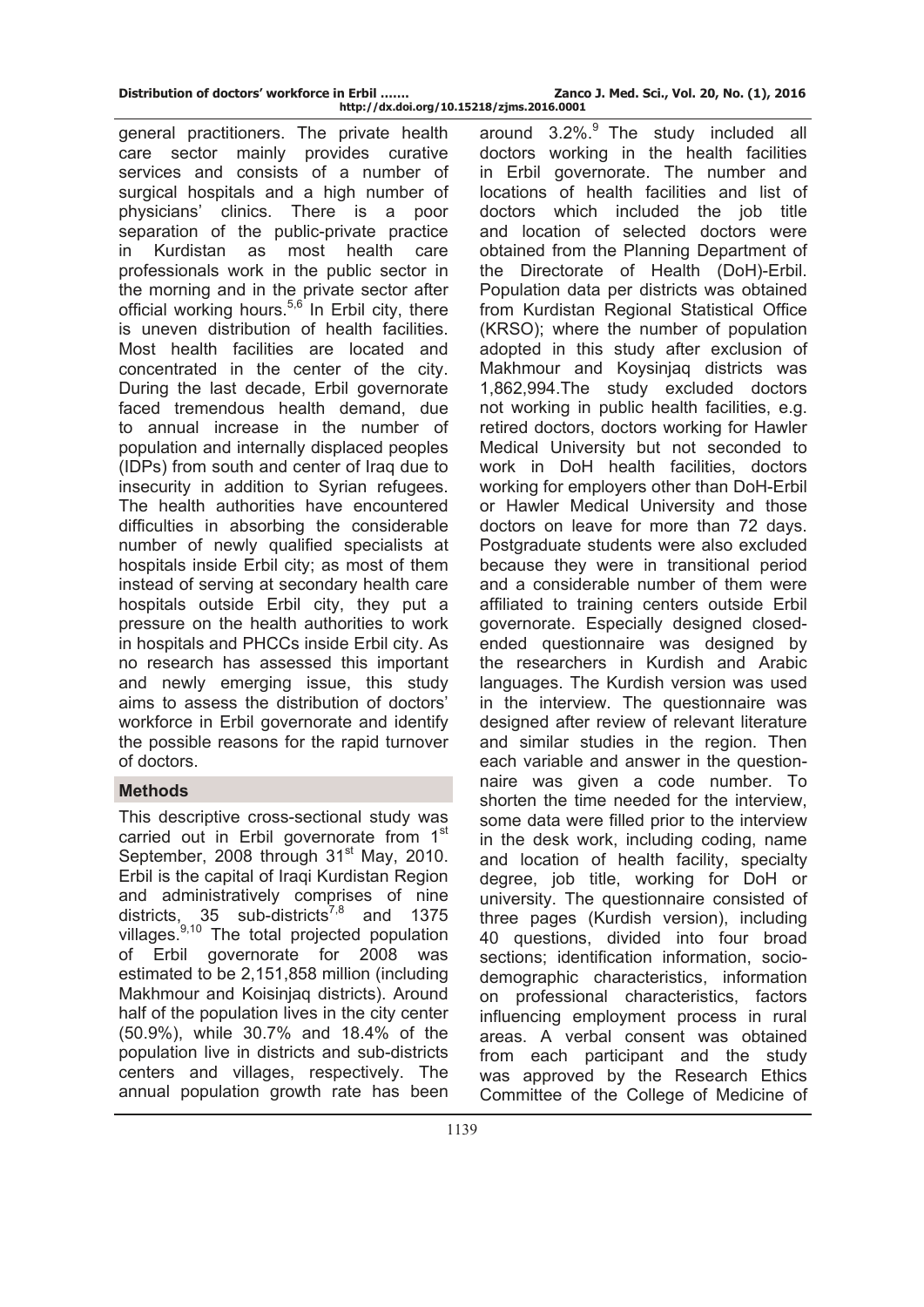| Distribution of doctors' workforce in Erbil | Zanco J. Med. Sci., Vol. 20, No. (1), 2016 |  |
|---------------------------------------------|--------------------------------------------|--|
| http://dx.doi.org/10.15218/zjms.2016.0001   |                                            |  |

Hawler Medical University. The doctors were interviewed in their place of work. During the interview, the researcher explained various aspects of the study to each doctor and answered any related question(s) posed by them. All doctors were informed that their participation in the study was voluntary and the data collected would only be used for research purposes and that their identities will not be disclosed to a third party. Each researcher has directly interviewed an average of 12 doctors per day. The average time for each interview was 11 minutes (ranged between 10 and 25 minutes). The completed questionnaire forms were checked, reviewed and edited for inconsistency. Statistical analysis was done using the statistical package for the social sciences (version 11.5). Two approaches were used; descriptive and analytic approaches. The descriptive approach used frequencies and percentages for selected variables. While in the second approach, Chi–Square test was used for testing association between different variables. *P* value ≤0.05 was considered statistically significant.

### **Results**

Around three quarter of doctors (74.2%) were working in hospitals, 23.3% in PHCCs and very low percentage (2.5%) at the DoH and specialized medical centers (SMCs). Doctors assigned to the DOH as a workplace were holding administrative posts in health-related fields. The highest percentage of hospital doctors were found in Nawandi Hawler and Shaqlawa districts (80% and 77.8%, respectively), the lowest was in Mergasor district (36.4%). Only 17% of doctors inside Erbil city were working at PHCCs (Table 1).

|                 | <b>Type of health facility</b> |         |             |         |                  |                      |                  |
|-----------------|--------------------------------|---------|-------------|---------|------------------|----------------------|------------------|
| <b>District</b> | <b>Hospital</b>                |         | <b>PHCC</b> |         |                  | <b>SMC &amp; DOH</b> | <b>Total No.</b> |
|                 | No.                            | $(\% )$ | No.         | $(\% )$ | No.              | $(\% )$              |                  |
| NawandiHawler   | 643                            | (80.0)  | 137         | (17.0)  | 24               | (3.0)                | 804              |
| Choman          | 8                              | (50.0)  | 8           | (50.0)  | $\boldsymbol{0}$ | (0.0)                | 16               |
| Mergasor        | 8                              | (36.4)  | 14          | (63.6)  | $\boldsymbol{0}$ | (0.0)                | 22               |
| Shaqlawa        | 35                             | (77.8)  | 10          | (22.2)  | $\mathbf 0$      | (0.0)                | 45               |
| DashtiHawler    | 0                              | (0.0)   | 30          | (100)   | $\boldsymbol{0}$ | (0.0)                | 30               |
| Khabat          | $\mathbf 0$                    | (0.0)   | 10          | (100)   | $\boldsymbol{0}$ | (0.0)                | 10               |
| Soran           | 20                             | (57.1)  | 15          | (42.9)  | $\mathbf 0$      | (0.0)                | 35               |
| <b>Total</b>    | 714                            | (74.2)  | 224         | (23.3)  | 24               | (2.5)                | 962              |

**Table 1:** Distribution of doctors by type of health facility per district.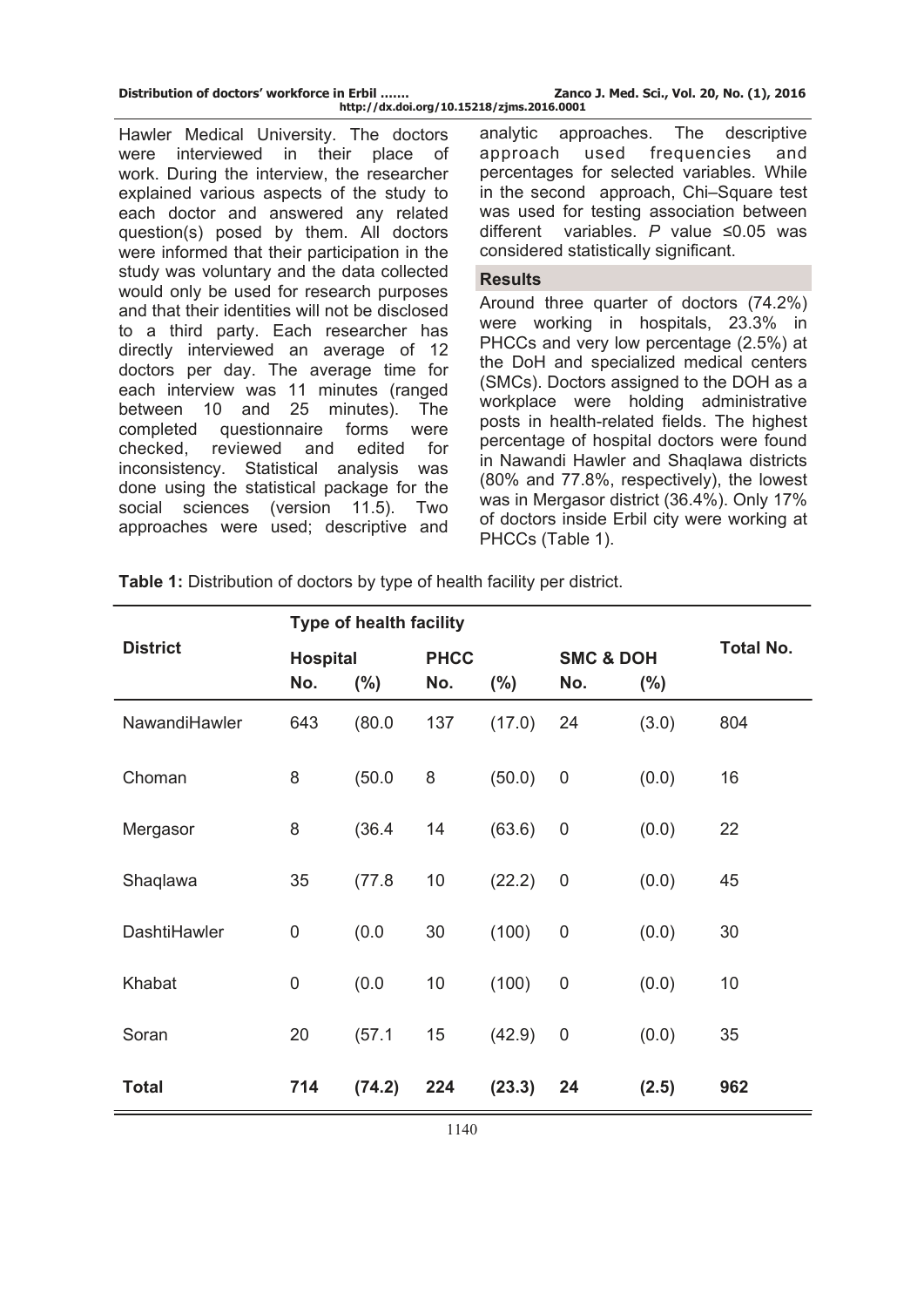| Distribution of doctors' workforce in Erbil<br>http://dx.doi.org/10.15218/zjms.2016.0001 | Zanco J. Med. Sci., Vol. 20, No. (1), 2016 |
|------------------------------------------------------------------------------------------|--------------------------------------------|
| The largest and smallest categories of                                                   | and 33.5%, respectively). Around 7% of     |
| doctors were specialists (33.5%) and                                                     | specialists were working in PHCCs.         |
| general practitioners (6.7%); they                                                       | All the seven general practitioners and    |
| constituted the highest and lowest                                                       | the 28 rural practitioners working at      |
| proportion of doctors working at hospitals                                               | hospitals were working outside Erbil       |
| (40.1% and 1%, respectively). Rural                                                      | city. Most of doctors working at DoH       |
| practitioners and specialty practitioners                                                | and SMCs were specialists (83.3%).         |
| had constituted the highest proportion                                                   | These findings are presented in Table 2.   |

| Table 2: Doctors distribution by job title and type of health facility. |  |
|-------------------------------------------------------------------------|--|
|                                                                         |  |

of doctors working at PHCCs (35.3%

|                         | <b>Type of health facility</b> |        |     |             |                |                      |              |         |  |
|-------------------------|--------------------------------|--------|-----|-------------|----------------|----------------------|--------------|---------|--|
| Job title               | <b>Hospital</b>                |        |     | <b>PHCC</b> |                | <b>SMC &amp; DOH</b> | <b>Total</b> |         |  |
|                         | No.                            | (%)    | No. | (%)         | No.            | $(\% )$              | No.          | $(\% )$ |  |
| House officer           | 205                            | (28.6) | 0   | (0.0)       | $\pmb{0}$      | (0.0)                | 205          | (21.2)  |  |
| Rural practitioner      | 28                             | (3.9)  | 79  | (35.3)      | 0              | (0.0)                | 107          | (11.1)  |  |
| General practitioner    | $\overline{7}$                 | (1.0)  | 54  | (24.1)      | $\mathfrak{S}$ | (12.5)               | 64           | (6.7)   |  |
| Senior house officer    | 146                            | (20.5) | 0   | (0.0)       | $\pmb{0}$      | (0.0)                | 146          | (15.2)  |  |
| Specialty practitioner  | 42                             | (5.9)  | 75  | (33.5)      | $\mathbf{1}$   | (4.2)                | 118          | (12.3)  |  |
| Specialist*             | 286                            | (40.1) | 16  | (7.1)       | 20             | (83.3)               | 322          | (33.5)  |  |
| <b>Total</b>            | 714                            | (100)  | 224 | (100)       | 24             | (100)                | 962          | (100)   |  |
| * Including consultants |                                |        |     |             |                |                      |              |         |  |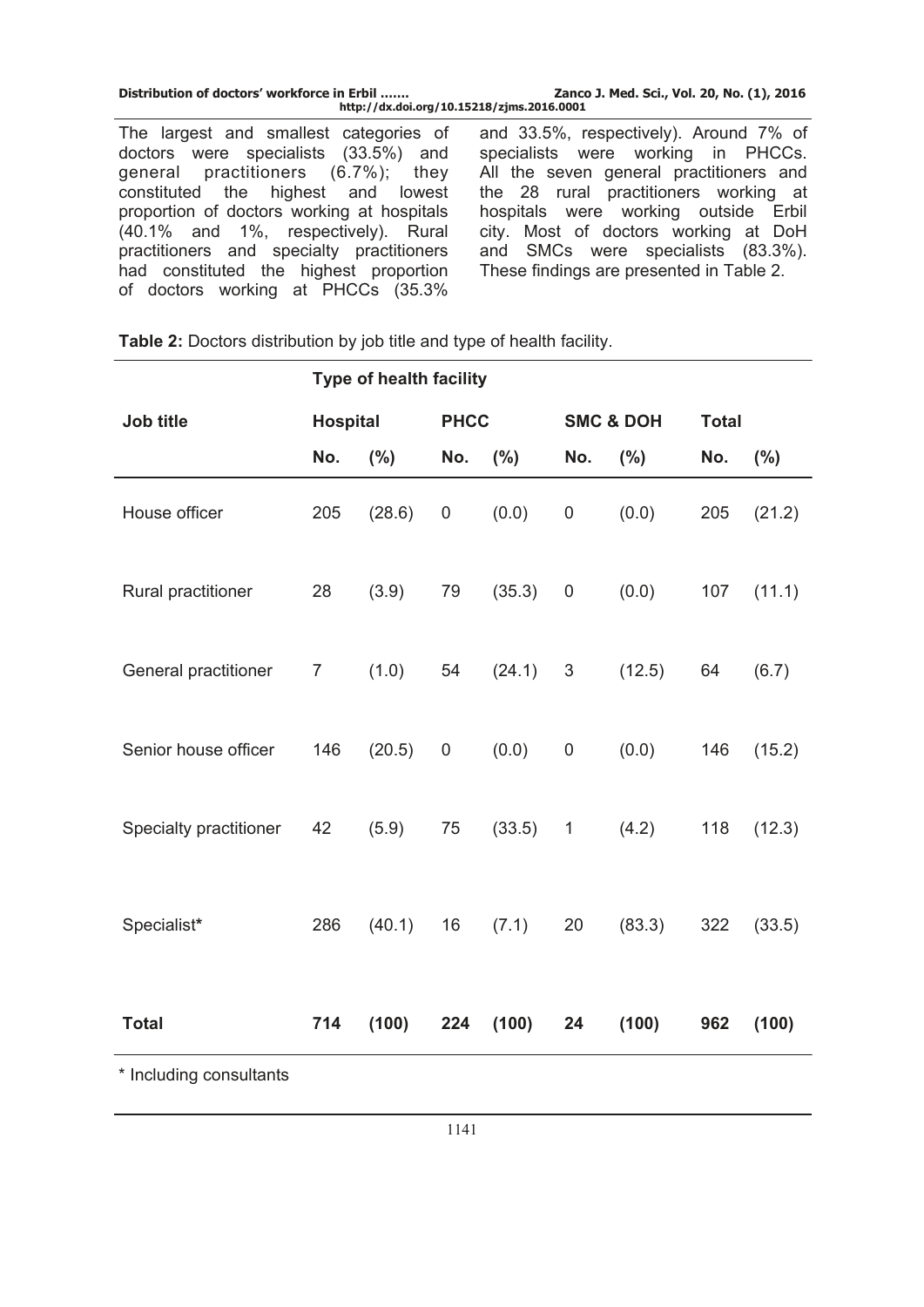| Distribution of doctors' workforce in Erbil | Zanco J. Med. Sci., Vol. 20, No. (1), 2016 |
|---------------------------------------------|--------------------------------------------|
| http://dx.doi.org/10.15218/zjms.2016.0001   |                                            |

Of 617 married doctors, 84.4% including 84.8% of those with employed spouse were willing to stay in their current workplace in comparison to 52.5% of single doctors and 82.9% for those with unemployed spouses. The proportion of those who have to select their workplace and willing to stay in current workplace was higher (90.2%) than those who did not have such opportunity (42.9%). Around half of doctors were working in the private sector (52.7%), particularly for private clinics (61.5%) or both private clinics and/or hospitals (33.8%) with only fifteen doctors (4.7%) were working for private hospitals. Most of aforementioned doctors were satisfied with their current workplace and around 95% of those responded reported that their financial income was better inside than outside Erbil city. The proportion of doctors willing to stay at the current workplace was higher among those working in the private sector (93.2%) than those not working in the private sector (67.8%). A statistically significant association was demonstrated between most variables and doctors willingness to stay in their current workplace (*P* <0.001); with the exception of those working for private hospitals (*P* = 0.856) and spouse employment (*P* = 0.611). Details of doctors' willing to stay in current workplace by working for private sector and other variables are shown in Table 3.

**Table 3:** Doctors' willingness to stay in current workplace by working for private sector and other variables.

| <b>Variable</b>                                                      |            | Doctors' willingness to stay in<br>current workplace |                |        | <b>Total</b> |         |         |  |
|----------------------------------------------------------------------|------------|------------------------------------------------------|----------------|--------|--------------|---------|---------|--|
|                                                                      | <b>Yes</b> |                                                      | <b>No</b>      |        |              |         | P value |  |
|                                                                      | No.        | $(\%)$                                               | No.            | $(\%)$ | No.          | $(%)^*$ |         |  |
| <b>Marital status</b>                                                |            |                                                      |                |        |              |         |         |  |
| Married                                                              | 521        | (84.4)                                               | 96             | (15.6) | 617          | (64.1)  | < 0.001 |  |
| Single                                                               | 181        | (52.5)                                               | 164            | (47.5) | 345          | (35.9)  |         |  |
| <b>Spouse employment</b>                                             |            |                                                      |                |        |              |         |         |  |
| Employed                                                             | 424        | (84.8)                                               | 76             | (15.2) | 500          | (81.0)  | 0.611   |  |
| Unemployed                                                           | 97         | (82.9)                                               | 20             | (17.1) | 117          | (19.0)  |         |  |
| <b>Opportunities to select workplace</b>                             |            |                                                      |                |        |              |         |         |  |
| Yes                                                                  | 552        | (90.2)                                               | 60             | (9.8)  | 612          | (63.6)  |         |  |
| <b>No</b>                                                            | 150        | (42.9)                                               | 200            | (57.1) | 350          | (36.4)  | < 0.001 |  |
| <b>Working for private sector</b>                                    |            |                                                      |                |        |              |         |         |  |
| Yes                                                                  | 300        | (93.2)                                               | 22             | (6.8)  | 322          | (52.7)  |         |  |
| <b>No</b>                                                            | 196        | (67.8)                                               | 93             | (32.2) | 289          | (47.3)  | < 0.001 |  |
| Type of private work                                                 |            |                                                      |                |        |              |         |         |  |
| Private clinic                                                       | 184        | (92.9)                                               | 14             | (7.1)  | 198          | (61.5)  | < 0.001 |  |
| Private hospital                                                     | 12         | (80.0)                                               | 3              | (20.0) | 15           | (4.7)   | 0.856   |  |
| Both clinic & hospital                                               | 104        | (95.4)                                               | 5              | (4.6)  | 109          | (33.8)  | < 0.001 |  |
| Place of better financial income for those working in private sector |            |                                                      |                |        |              |         |         |  |
| Inside Erbil city                                                    | 289        | (95.1)                                               | 15             | (4.9)  | 304          | (94.4)  |         |  |
| Outside Erbil city                                                   | 11         | (61.1)                                               | $\overline{7}$ | (38.9) | 18           | (5.6)   | < 0.001 |  |
| * Column analysis                                                    |            |                                                      |                |        |              |         |         |  |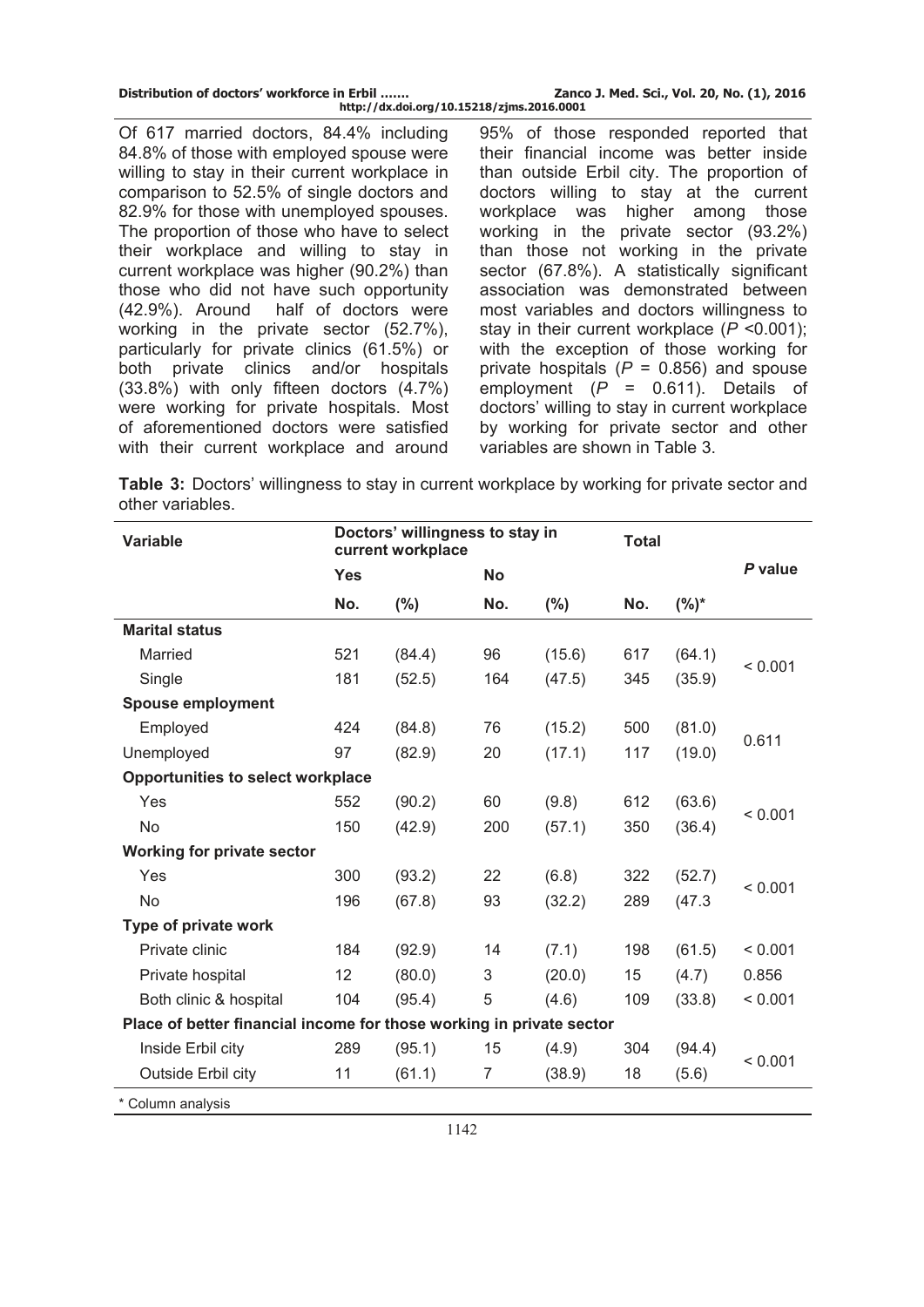| Distribution of doctors' workforce in Erbil<br>http://dx.doi.org/10.15218/zjms.2016.0001 | Zanco J. Med. Sci., Vol. 20, No. (1), 2016     |
|------------------------------------------------------------------------------------------|------------------------------------------------|
| There were 5.1 doctors per 10,000                                                        | (0.2 and 0.3, respectively). The density       |
| population, 1.7 for specialists and 3.4 for                                              | of non-specialists was 1.6 in Khabat and       |
| non-specialists. The density of doctors was                                              | 1.2 in Soran districts. The total ratio of     |
| low outside Erbil city; Khabat and Soran                                                 | doctors inside Erbil city was 6.7 doctors      |
| districts had the lowest ratio of doctors (1.6)                                          | per 10,000 population; 2.5 specialists and     |
| and 1.5, respectively). Of 322 specialists,                                              | 4.2 non-specialists; while outside Erbil city; |
| 24 (7.5%) were working outside Erbil city.                                               | overall, there were 2.4 doctors per 10,000     |
| No specialist was deployed to Choman and                                                 | population, 0.4 for specialists and 2 for non  |
| Khabat districts; while their ratio was very                                             | -specialists. These findings are shown in      |
| low in Dashti Hawler and Soran districts                                                 | Table 4.                                       |

**Table 4:** Distribution of doctors by specialty and ratio of doctors per 10,000 population per district.

| <b>District</b>                        | <b>Total</b> |                | <b>Specialist</b> |             | <b>Non-Specialist</b> |         |        | <b>Total</b> |            |        |
|----------------------------------------|--------------|----------------|-------------------|-------------|-----------------------|---------|--------|--------------|------------|--------|
|                                        | population   | No.            | (%)               | Ratio*      | No.                   | $(\%)$  | Ratio* | No.          | $(%)^{**}$ | Ratio* |
| Nawandi<br>Hawler                      | 1192459      | 298            | (37.1)            | 2.5         | 506                   | (62.9)  | 4.2    | 804          | (83.6)     | 6.7    |
| Choman                                 | 35922        | 0              | (0.0)             | $\mathsf 0$ | 16                    | (100.0) | 4.5    | 16           | (1.7)      | 4.5    |
| Mergasor                               | 62139        | 3              | (13.6)            | 0.5         | 19                    | (86.4)  | 3.1    | 22           | (2.3)      | 3.6    |
| Shaqlawa                               | 147682       | 13             | (28.9)            | 0.9         | 32                    | (71.1)  | 2.2    | 45           | (4.7)      | 3.1    |
| DashtiHawler                           | 128287       | $\overline{2}$ | (6.7)             | 0.2         | 28                    | (93.3)  | 2.2    | 30           | (3.1)      | 2.4    |
| Khabat                                 | 63566        | 0              | (0.0)             | $\mathsf 0$ | 10                    | (100.0) | 1.6    | 10           | (1.0)      | 1.6    |
| Soran                                  | 232938       | 6              | (17.1)            | 0.3         | 29                    | (82.9)  | 1.2    | 35           | (3.6)      | 1.5    |
| <b>Total</b>                           | 1862993      | 322            | (33.5)            | 1.7         | 640                   | (66.5)  | 3.4    | 962          | (100)      | 5.1    |
| * Ratio of doctors / 10,000 population |              |                |                   |             |                       |         |        |              |            |        |

\*\* Column %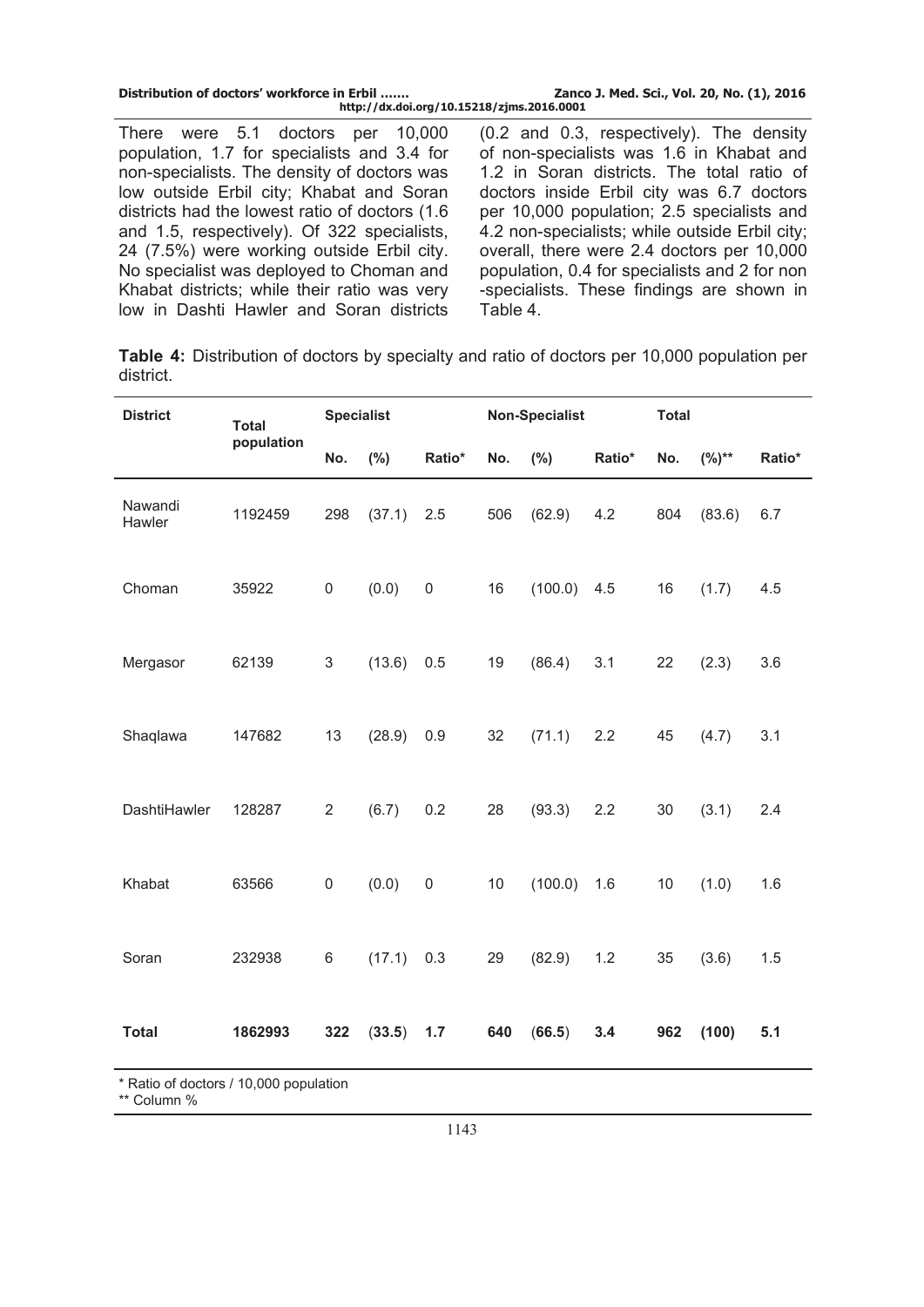### **Discussion**

Institutional imbalances occur when some health care facilities have too many staff while others are understaffed because of prestige, working conditions, income opportunities or other situation-specific factors. Imbalance between types of health services provided might also arise, in particular, one can consider the issue of curative versus preventive care.<sup>11</sup> Perfect equality of health workforce within countries is not feasible.<sup>12</sup> A survey implemented by Iraq Health System Strengthening Project, revealed that Erbil governorate was understaffed with PHC doctors.13 Another study done on doctors working inside Erbil city in 2009, revealed that most of doctors (80.6%) were working at hospitals and 19.4 % in PHCCs. A study by Bilbas<sup>15</sup> on doctors working in Erbil governorate in 2004, showed that 72.4% of doctors were working at hospitals and 27.6% in PHCCs. The findings of the current study are in line with that of aforementioned studies, where around three quarter of doctors (74.2%) were working at hospitals and 23.3% in PHCCs in Erbil governorate. Less than one fifth (17%) and 80% of those based inside Erbil city were working at PHCCs and hospitals, respectively. The largest categories of doctors in the current study were specialists (33.5%). They constituted the largest proportion of doctors working at hospitals (40.1%) in comparison to only 7.1% in PHCCs. These findings are almost close to the figures of the Ministry of Health (MOH)-Baghdad in 2008,<sup>16</sup> where specialists formed 34.6% of overall doctors in Iraq and 37.1% in Nineveh governorate, but lower than those reported by Khafaji and Dawood, $17$  where in 2003, one fifth of overall doctors (21.3%) in Erbil were specialists. Increase in the proportion of specialists during the period of 2003 and 2009 is due to increased doctors' opportunities to enroll in postgraduate studies after 2003, besides lifting of economic sanctions and the huge socio-economic and political transformation

in Iraq and Kurdistan Region. General and specialty practitioners made 19% of doctors in the present study, which is far behind the figures reported by the MOH of Iraq, $16$  where the proportion of general practitioners in 2008 was 31.7% of overall doctors in Iraq and 36.9% of those in Nineveh governorate. On the other hand, the current study revealed that general practitioners alone formed the smallest category of doctors in Erbil governorate (6.7%); this might be attributed to the enrollment of considerable proportion of general practitioners in postgraduate studies and retirement of others. Other causes behind the low proportion of general practitioners and specialty practitioners might be similar to the causes disclosed by studies conducted by Al-Eisa et al<sup>18</sup> on doctors working in PHCCs in Kuwait city, where general practitioners are often perceived as second rank doctors by medical students, administrators and specialists. Hence, many general practitioners feel both geographically and professionally isolated, with a less demanding job and unsatisfactory status. Dussault and Franceschini<sup>3</sup> reported that value placed by society and family on a profession can affect an individual's choice of a career; in many countries, nurses, primary care providers and general physicians enjoy lower prestige and are less socially valued than other specialists and those working at hospitals, yet they are the most likely to accept to working in remote areas. Furthermore, a report prepared by WHO-EMRO; indicated that doctors in Iraq are basically hospital oriented with lack of emphasis on cost effective public health interventions.<sup>19</sup> Ultimately, Alwan<sup>5</sup> stated that there is an overall excess of specialists and insufficient doctors focusing on primary health care. Rural practitioners constituted 11.1% of all doctors in current study. They were the largest proportion of doctors deployed to work in PHCCs of rural areas (35.3%) to complete at least one year mandatory services. This finding is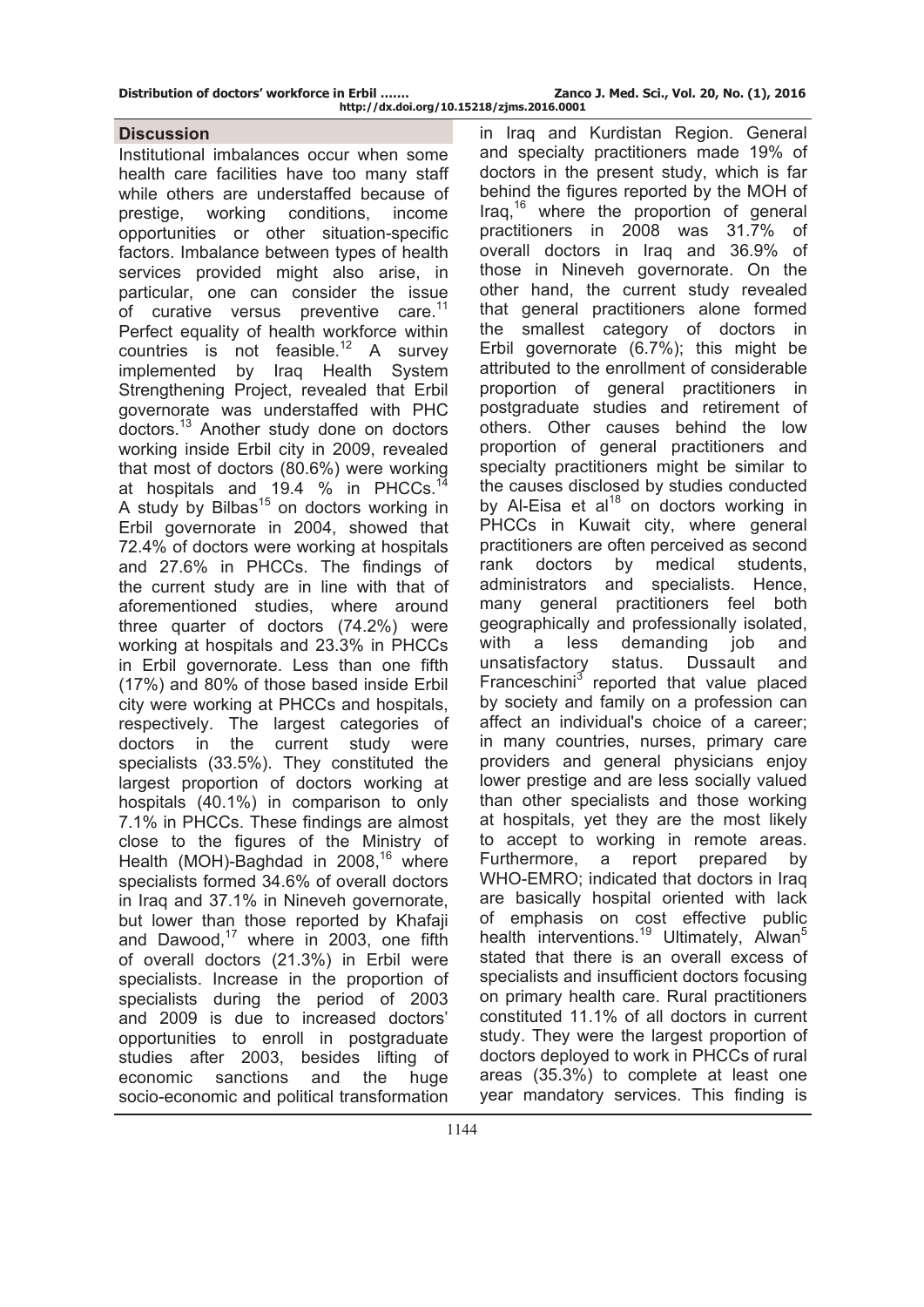higher than those revealed by MOH in 2008,16 where their proportion was 8.1% for overall doctors in Iraq and 5.5% for those working in Nineveh governorate. In this study, the association between doctors' willingness to stay in current workplace and factors like marital status, having private clinical practice and better financial income for those having private clinical practice was significant. A similar result was reported by Dussault and Franceschini.<sup>3</sup> However, the current study disclosed no association between willingness to stay in current workplace with that of spouse employment and working for private hospital. This finding is in contrast to a study from Pakistan on doctors working in rural areas, which revealed significant association between willingness to work in rural areas and the spouse job.<sup>20</sup> Another study conducted in the United States revealed that 58% of women and 26% of men doctors considered having employment opportunities for spouse an important factor in choosing rural practice location. $21$  The willingness to stay in the present work location was higher among single doctors (47.5%) in comparison to married doctors (15.6%). This could be because most of young single doctors are in transitional period of their career, and they have been deployed to their current workplace as a request for serving at hospitals as house officers for a period of two years (mainly inside Erbil city); and as rural practitioner in rural health facilities for one year, to fulfill three years mandatory training after graduation which is prerequisite for application to a postgraduate study. This finding is comparable to that of a study from Pakistan on doctors working in rural facilities, which showed significant association between willingness to work in rural areas and marital status, and showed that the main reason behind their stay in rural areas was to complete compulsory periphery services; $20$  a system which is applied in Iraq. The doctor to population ratio in Erbil and districts reported in this study was

below the country and regional average taking into consideration those excluded from the current study which included postgraduate students, retired doctors and doctors on long leave. Overall, there were 5.1 doctors per 10,000 population, 1.7 specialists and 3.4 non-specialists. The total ratio of doctors inside Erbil city was 6.7 doctors per 10,000 population, 2.5 specialists and 4.2 non-specialists; while outside Erbil city there were 2.4 doctors per 10,000 population, 0.4 specialists and 2 non-specialists. The doctor per 10,000 population ratios for Iraq and some governorates in 2008 including overall doctors, specialists and non-specialists ratio were as follow: in Iraq 6.1, 1.9 and 4.2, respectively; Nineveh governorate 7.5, 2.5 and 5, respectively and Sulaimania governorate 10.5, 3.1 and 7.4, respectively.<sup>16</sup> The shortage of doctors in Erbil governorate indicates that there is a need to increase the number of doctors by 2, 3 and 6 times to reach to that of Middle East, neighboring, and developed European countries level, respectively.<sup>16,22-25</sup> It is critical to make a distinction between the adequacy of health professional supply in rural areas and the disparity between the supply in rural and urban areas. Crude comparisons of the physician- to-population ratio in rural versus urban areas can be very misleading and provide almost no information about whether shortages or oversupplies exist in either location.

# **Conclusion**

The density of doctors per 10,000 populations in Erbil governorate is below the regional and international average, with remarkable urban-rural imbalance in doctors' workforce in terms of number, geographical distribution, specialty and institutional terms. Having a private clinical work and the opportunity to choose workplace were the most influential factors to determine the workplace.